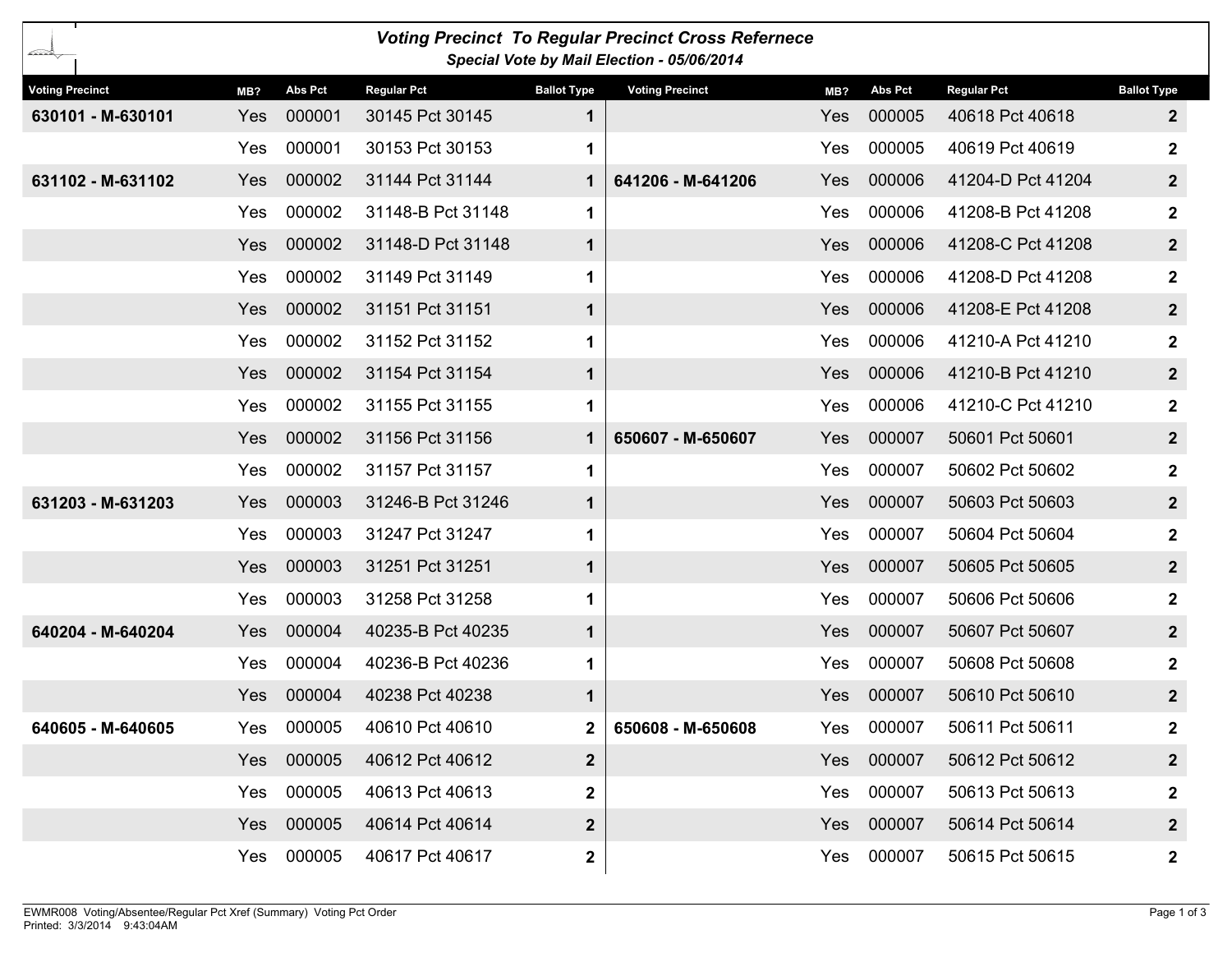| <b>Voting Precinct</b> | MB? | Abs Pct | <b>Regular Pct</b> | <b>Ballot Type</b>      | <b>Voting Precinct</b> | MB? | Abs Pct | <b>Regular Pct</b> | <b>Ballot Type</b> |
|------------------------|-----|---------|--------------------|-------------------------|------------------------|-----|---------|--------------------|--------------------|
| 650608 - M-650608      | Yes | 000007  | 50616 Pct 50616    | $\boldsymbol{2}$        |                        | Yes | 000008  | 51234 Pct 51234    | $\mathbf{2}$       |
|                        | Yes | 000007  | 50617 Pct 50617    | $\mathbf 2$             |                        |     |         |                    |                    |
|                        | Yes | 000007  | 50619 Pct 50619    | $\mathbf{2}$            |                        |     |         |                    |                    |
|                        | Yes | 000007  | 50620 Pct 50620    | $\overline{\mathbf{2}}$ |                        |     |         |                    |                    |
| 650609 - M-650609      | Yes | 000007  | 50624 Pct 50624    | $\mathbf{2}$            |                        |     |         |                    |                    |
|                        | Yes | 000007  | 50625 Pct 50625    | 2                       |                        |     |         |                    |                    |
|                        | Yes | 000007  | 50626 Pct 50626    | $\boldsymbol{2}$        |                        |     |         |                    |                    |
|                        | Yes | 000007  | 50627 Pct 50627    | 2                       |                        |     |         |                    |                    |
|                        | Yes | 000007  | 50628 Pct 50628    | $\boldsymbol{2}$        |                        |     |         |                    |                    |
|                        | Yes | 000007  | 50629 Pct 50629    | 2                       |                        |     |         |                    |                    |
|                        | Yes | 000007  | 50630 Pct 50630    | $\boldsymbol{2}$        |                        |     |         |                    |                    |
|                        | Yes | 000007  | 50631 Pct 50631    | $\mathbf 2$             |                        |     |         |                    |                    |
| 650610 - M-650610      | Yes | 000007  | 50633 Pct 50633    | $\overline{\mathbf{2}}$ |                        |     |         |                    |                    |
|                        | Yes | 000007  | 50635 Pct 50635    | $\overline{\mathbf{2}}$ |                        |     |         |                    |                    |
|                        | Yes | 000007  | 50636 Pct 50636    | $\overline{2}$          |                        |     |         |                    |                    |
|                        | Yes | 000007  | 50637 Pct 50637    | $\boldsymbol{2}$        |                        |     |         |                    |                    |
|                        | Yes | 000007  | 50638 Pct 50638    | $\boldsymbol{2}$        |                        |     |         |                    |                    |
|                        | Yes | 000007  | 50639 Pct 50639    | $\mathbf 2$             |                        |     |         |                    |                    |
|                        | Yes | 000007  | 50640 Pct 50640    | $\overline{\mathbf{2}}$ |                        |     |         |                    |                    |
|                        | Yes | 000007  | 50641 Pct 50641    | $\boldsymbol{2}$        |                        |     |         |                    |                    |
| 651211 - M-651211      | Yes | 000008  | 51209 Pct 51209    | $\boldsymbol{2}$        |                        |     |         |                    |                    |
|                        | Yes | 000008  | 51218 Pct 51218    | 2                       |                        |     |         |                    |                    |
|                        | Yes | 000008  | 51221 Pct 51221    | $\overline{\mathbf{2}}$ |                        |     |         |                    |                    |
|                        | Yes | 000008  | 51222 Pct 51222    | $\overline{\mathbf{2}}$ |                        |     |         |                    |                    |
|                        | Yes | 000008  | 51223 Pct 51223    | $\overline{\mathbf{2}}$ |                        |     |         |                    |                    |
|                        | Yes | 000008  | 51232 Pct 51232    | $\mathbf 2$             |                        |     |         |                    |                    |